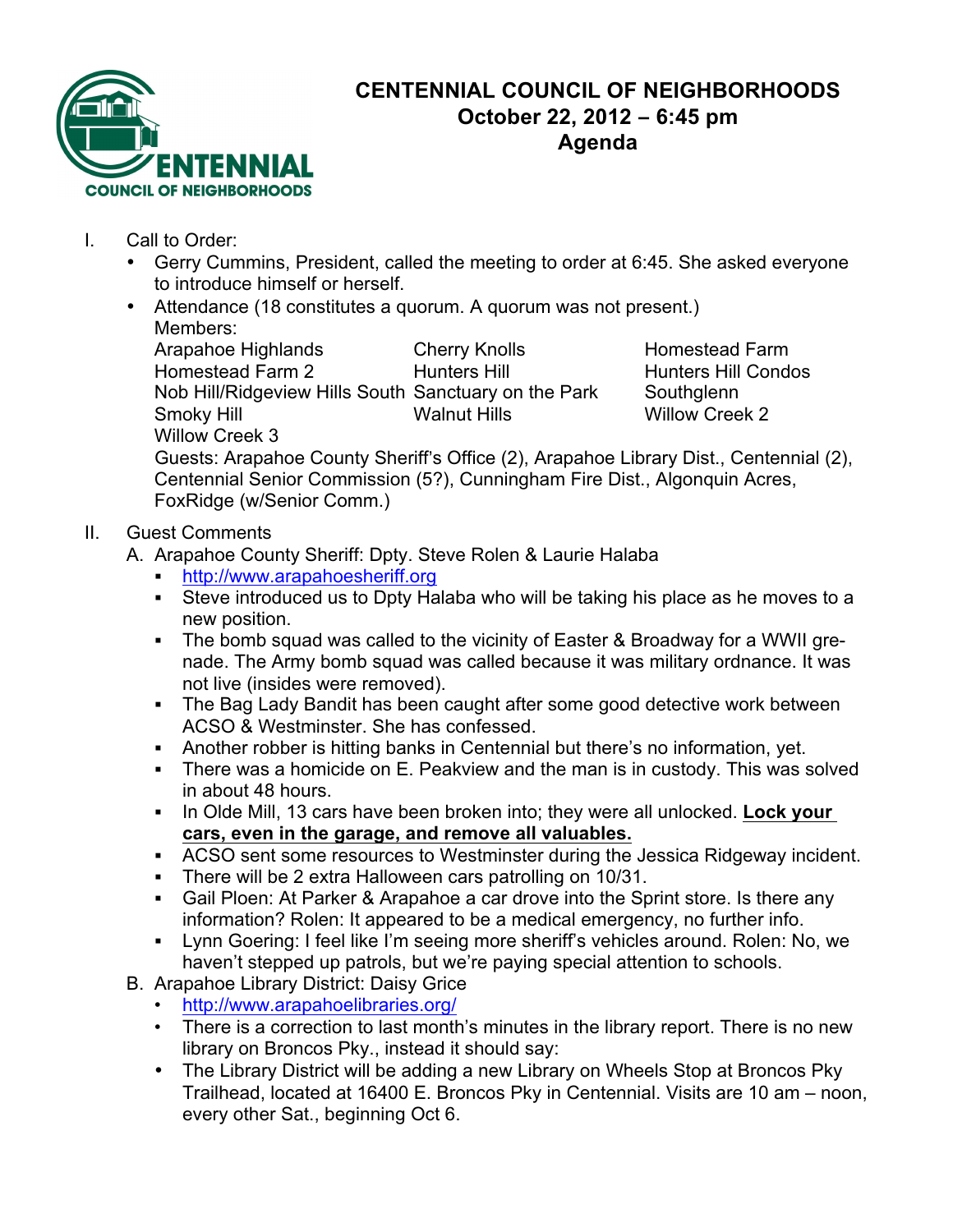- OverDrive Media Console is now available for the Nook, making it simple to download ebooks directly to the Nook.
- ALD now has a new database, Job & Career Accelerator, to assist patrons searching for a job. It includes a resume building tool, an occupation matching resource, computer skills tutorials and more. Find it through the Learning Express database on our website. Click on Databases and then Learning Express.
- Nov. will be Family Giving month at most libraries. Come together to hear a story and help fellow community members by making fleece scarves to be donated to the Covenant Cupboard, a local nonprofit organization that serves Arapahoe County.
- To assist patrons during the busy holiday season, teens volunteers throughout the Library District will wrap up to three gifts per person.
- In Nov. there will be open houses to try gadgets before you buy. We'll be hosting experts from Best Buy to demonstrate some of the latest and greatest tech gadgets. Check our website or the program handout for dates.
- C. Arapahoe Park & Rec District: DeLos Searle (not present)
	- http://www.aprd.org
- D. Fire Districts: Chief Jerry Rhodes, Cunningham Fire
	- http://www.cfpd.org, http://www.littletongov.org/fire, http://www.southmetro.org
	- Fire Prevention Week/Month goes into Nov. Districts are visiting schools and stations had open houses. Cunningham will have 30 more station & school visits.
	- Cunningham has its new engine and 4 firefighters replacing retirees. Littleton will get a new engine in 2013.
	- The old Caledonia's restaurant at Iliff & Parker will be used for multiagency fire training before it's demolished.
	- The Fathers' house, Catholic Church on Arapahoe, had a fire that was quickly extinguished. (Holy smoke!)
	- Cunningham will have a flat budget for 2013, budget hearing on 7 Nov.
	- Littleton Fire has a dynamic puppet group that is doing about 30 programs for Fire Prevention.
	- South Metro is taking part in Operation Vortex, a mock tornado drill hitting the urban area.
	- Station 31, Orchard & Havana, will have a Trick or Treat Open House, 4-7 pm, 31 Oct.
	- **Keep an eye out with candles around flammable Halloween costumes.**
	- Parents should go with youngsters, especially this year. Those distributing candy should watch the children walk down to the street.
- E. South Suburban Park & Rec District: Teresa Cope (not present)
	- http://www.SSPR.org
	- Cummins gave their report, which was emailed.
	- Night of the Living Dead Rec & Rock, 27 Oct., \$10, at Lone Tree Rec. Center, for ages 9-14. There'll be a live DJ & concessions. Register online. Call 3/483-7036 for more info.
	- Monster Mash Halloween Bash at Family Sports Center, 27 Oct., 6-9pm, for ages 6 and up. There'll be spooky laser tag, inflatable obstacle course, and more. Register online. Call 3/708-9500 for more info.
	- Hoofin' It Through the Hallows 5K Race/Walk at deKoevend Park, 27 Oct., 5:45 pm. There'll be a costume contest at 5:30.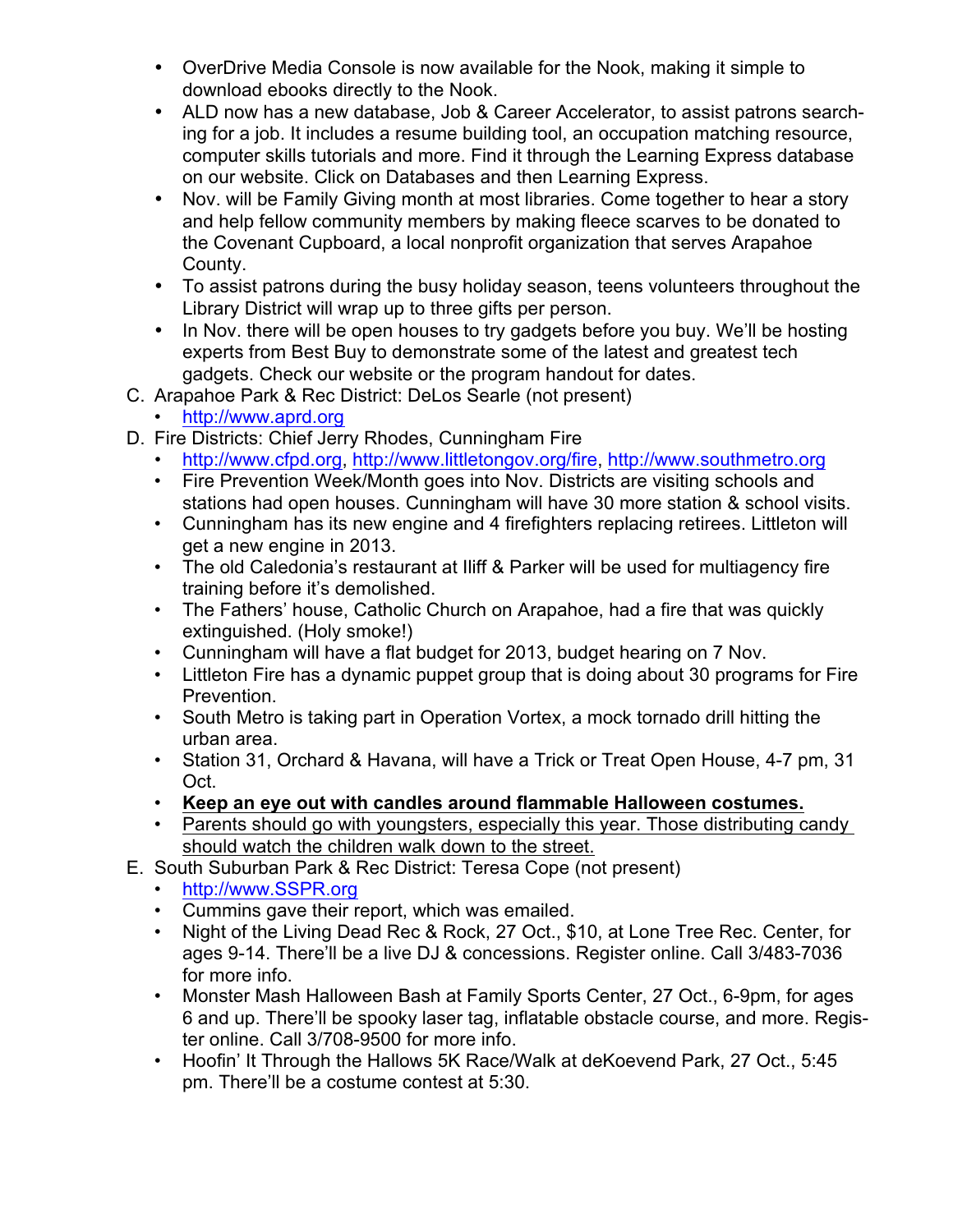- The Cook Creek tennis courts will be dedicated on 27 Oct., 10-11 am, in Lone Tree. Be sure and check out the new shelter and bridge to the Willow Creek Trail in Taos Open Space. For information, contact 3/708-1818.
- Celebrate Dia de los Muertos at Sheridan Rec. Center on 2 Nov., 6-8pm. For more information, call 3/761-2241.
- Nov. is Great Skate Month at South Suburban Ice Arena and Family Sports Center. There'll be special offers on Learn to Skate & Play Hockey classes. For more information, contact Gerry Lane at gerryl@sspr.org or 3/798-7881, x.33304.
- Nov. 22 Dec. 31, special 10% off on daily admission, personal training and punch cards at all rec. centers.
- Thanksgiving break Childcare Camps for K-age 10, 19-21 Nov., 8am-6pm, at Family Sports Center, Goodson & Lone Tree Rec. Centers. For more information, contact Mary Kaminski at 3/708-3518 or MaryK@sspr.org for Goodson & Lone Tree camps; or Michelle Collette at 3/708-9500 X 217 or MichelleC@sspr.org for Family Sports Center camp.
- Lots more, check the website.
- F. City of Centennial
	- http://www.centennialcolorado.com
	- Open Space Advisory Board, Mark Gotto:
		- o The OSAB will transition to the Potomac Park Steering Committee. At the next meeting we'll hear the info that's been gath-ered for the park so far. We're looking for partnerships with sports leagues.
	- Laura Hoeppner, Community & Government Liaison
		- o Dist. 2 meeting, 23 Oct.; Dist. 1 meeting, 29 Oct., 6-8 pm, Southglenn Library
		- o Youth Commission is sponsoring a Thanksgiving food drive at the Civic Center, through 7 Nov. Items needed: canned fruit, meals in a can, black olives, canned tuna or salmon, peanut butter, chocolate chips, shampoo, toothpaste, and anything else you wish to contribute.
		- o Basement Finish workshop, 27 Oct.
		- o The I-25 Corridor Subarea Plan will hold a Charrette on 7 & 8 Nov. for input on what should happen in the area east of S. Yosemite St., south of Arapahoe Rd., north of County Line Rd. west of I-25 and a small area east of I-25. See www.plancentennial.com for who should participate and when.
	- Cathy Noon, Mayor
		- o City Council will hold a public hearing on the 2013 budget on 5 Nov. The budget can be found on the City's website.
		- $\circ$  Nov. Council meetings will only be 5 & 19 Nov. Also, there will only be two Council meetings in Dec.
		- $\circ$  A note that may concern seniors: when the City loses a bus route, as it did with route 77, it also loses the Access-a-Ride.
		- o The C-470 Coalition Policy Committee will meet again on 1 Nov. The website for C-470 is www.C470Coalition.com. Residents can make comments on the plans for C-470 there.
- III. Senior Commission: Senior Forums, HOA's & Senior Citizens in Your Neighborhood
	- Lynn Goering narrated an excellent presentation on seniors in Arapahoe County.
	- The Denver Regional Mobility & Access Council (DRMAC) is working on transportation issues for seniors and handicapped people.
	- An excellent website for senior issues and to find resources is DRCOG's Network of Care: http://denverregion.co.networkofcare.org/aging/